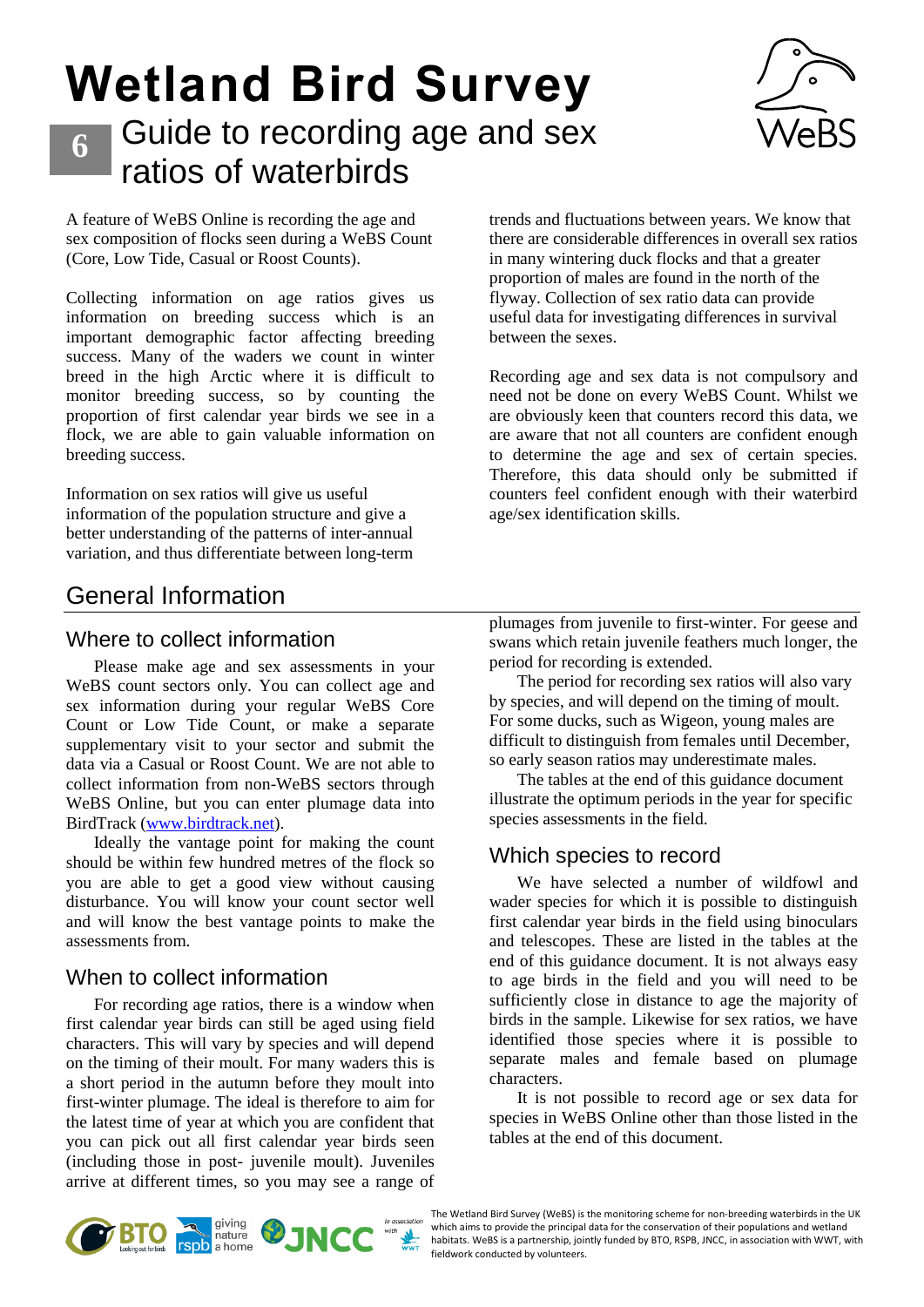#### What skill level is required

The skill level required to make age and sex ratios varies considerably with the species concerned. You must be confident in identifying the plumage characteristics of the particular species that you have chosen to assess.

#### Weather conditions

It is important to carry out the assessments in good conditions as heavy rain, mist and fog can hamper viewing and make accurate counts difficult.

#### How to record

You do not need to assess every bird of the species you are assessing within your WeBS sector, unless you wish to. If a species has separated itself into flocks within your WeBS count sector, please record information for each flock separately.

Within each flock, choose representative sample(s). In the sample, when doing an age assessment, note how many adults, how many first calendar year birds, and also note how many birds in the sample you could not identify as either adult or first calendar year as "indeterminate". When doing a sex assessment, note how many males, how many females, and also how many birds in the sample you could not identify as either male or female as "indeterminate".

For example, in the diagram below you have counted 142 of a particular species for your Core Count and decide to record some sex ratio data. In the first flock, you count or estimate there are 39 birds. You pick two representative samples; in the first sample you count 8 females (black) and in the second sample you count 9 females and 1 male (red). In the second flock, there are 95 birds. In the first sample you count 9 females and 7 males. In the second sample you count 2 females and 2 males. In the third sample you count 3 females, 8 males and there are 3 birds which are hard to see or in moult (brown), which you will record as indeterminate.

#### I already record for WWT Goose and Swan Monitoring- what should I do?

If you already undertake field-based age assessments for WWT, please continue to submit your counts to WWT in the usual way. WWT undertake age assessments on Whooper Swan and Bewick's Swan and eleven goose populations native to the UK. They collate information on breeding success using the proportion of young (first-winter) birds in nonbreeding flocks and the average brood size. For further information contact:

<https://monitoring.wwt.org.uk/contact-us/>



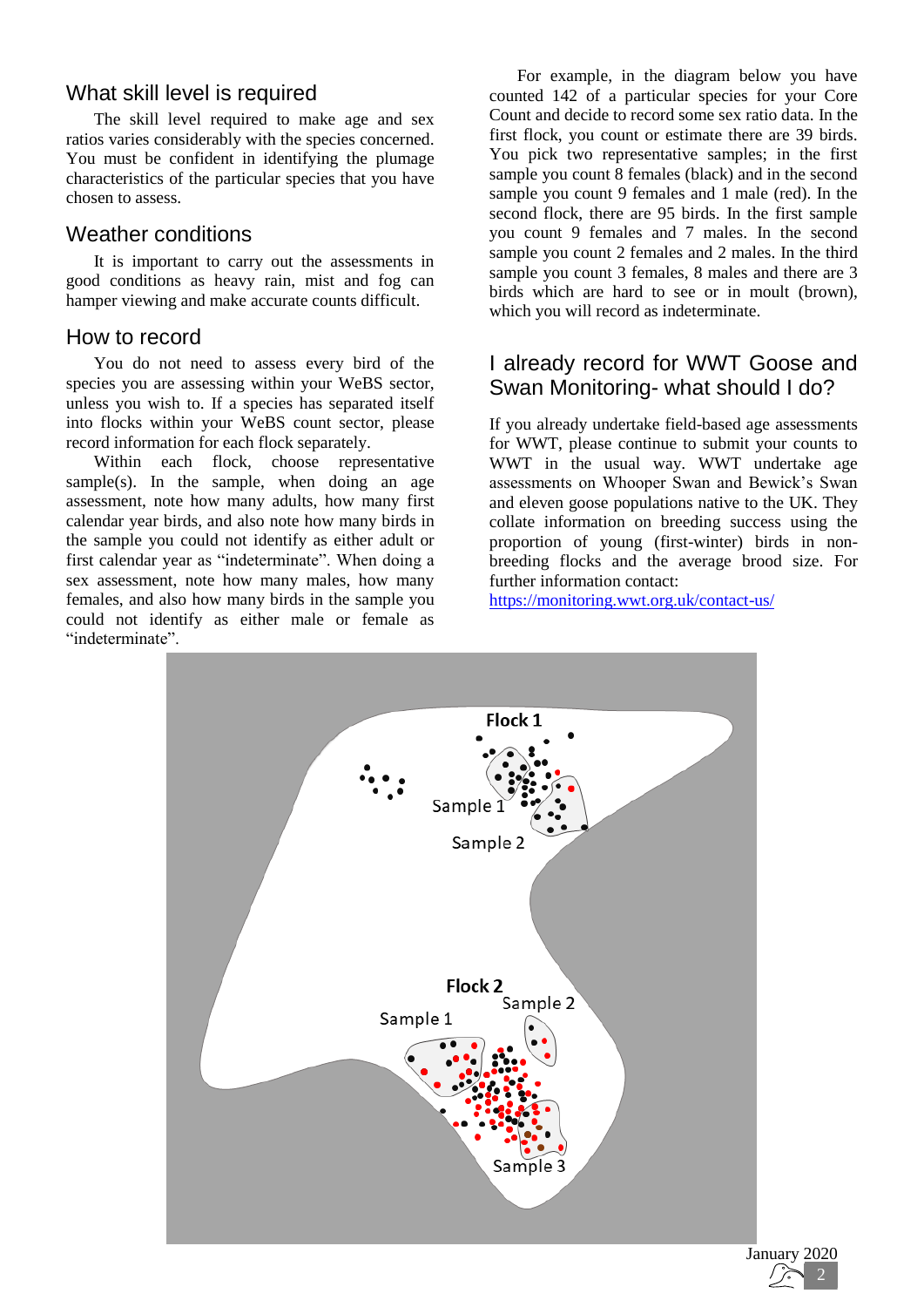#### Resources:

The following books contain useful information on aging and sexing wildfowl and/or waders:

Chandler, Richard. 2009. *Shorebirds of the Northern Hemisphere***.** Christopher Helm, Bloomsbury, London.

Gejl, Lars**.** 2016. *Waders of Europe: A Photographic Guide***.** Christopher Helm, Bloomsbury, London.

Hume, Rob, Still, Robert, Swash, Andy, Harrop, Hugh & Tipling, David. 2016**.** *Britain's Birds: An Identification Guide to the Birds of Britain and Ireland.* WildGuides , Princeton University Press, Woodstock.

Message, Stephen & Taylor, Don. 2005**.** *Waders of Europe, Asia and North America***.** Christopher Helm, Bloomsbury, London.

Reeber, Sébastien. 2015. *Wildfowl of Europe, Asia and North America***.** Christopher Helm, Bloomsbury, London.

Svensson, Lars, Mullarney, Killian, Zetterström, Dan, Grannt, Peter & Christie, David. 2009. *Collins Bird Guide: The Most Complete Guide to the Birds of Britain and Europe, Second Edition.* Harper Collins, London.

The following online resources contain useful information on aging and sexing certain species:

Whooper and Bewick's Swan age assessments: [https://monitoring.wwt.org.uk/wp](https://monitoring.wwt.org.uk/wp-content/uploads/2015/12/Whooper-Bewicks-age-assessment-methodology.pdf)[content/uploads/2015/12/Whooper-Bewicks-age](https://monitoring.wwt.org.uk/wp-content/uploads/2015/12/Whooper-Bewicks-age-assessment-methodology.pdf)[assessment-methodology.pdf](https://monitoring.wwt.org.uk/wp-content/uploads/2015/12/Whooper-Bewicks-age-assessment-methodology.pdf)

Bar-tailed Godwits:

[https://www.osnz.org.nz/age-ratio-scans-bar-tailed](https://www.osnz.org.nz/age-ratio-scans-bar-tailed-godwits)[godwits](https://www.osnz.org.nz/age-ratio-scans-bar-tailed-godwits)

Snipe:

[https://www.tandfonline.com/doi/pdf/10.1080/03078698.2](https://www.tandfonline.com/doi/pdf/10.1080/03078698.2007.9674368) [007.9674368](https://www.tandfonline.com/doi/pdf/10.1080/03078698.2007.9674368)

Duck Specialist Group have *a Guide to the Age and Sex of European Ducks (English version)*, focused on identification within the hand but with some general information:

<http://www.ducksg.org/resources/field-techniques/>

Members of Wader Study Group can access a series of papers here:

[https://www.waderstudygroup.org/wader-study/ageing](https://www.waderstudygroup.org/wader-study/ageing-and-sexing-series)[and-sexing-series](https://www.waderstudygroup.org/wader-study/ageing-and-sexing-series)

# Adding age and sex recordings into WeBS Online

### Submitting Core & Low Tide Counts

Log into WeBS Online and enter count data. You will see that there is a percentage symbol (**%**) next to each species where recording of age or sex is permitted.

|                                                                        |                      |       |               | These are the common species you have recorded previously<br>at this site. If the species is not shown in the relevant tab below,<br>add them using Section 3. Use square brackets to enclose gross<br>underestimates, e.g. [100]. Tick present if a species was present |  |
|------------------------------------------------------------------------|----------------------|-------|---------------|--------------------------------------------------------------------------------------------------------------------------------------------------------------------------------------------------------------------------------------------------------------------------|--|
|                                                                        |                      |       |               | which you were unable to count. Enter counts where possible.                                                                                                                                                                                                             |  |
| Did you look for gulls during this visit?                              |                      |       |               | Yes<br>No                                                                                                                                                                                                                                                                |  |
| Did you look for terns during this visit?                              |                      |       |               | <b>No</b><br>Yes                                                                                                                                                                                                                                                         |  |
| Waterbirds                                                             | <b>Gulls</b>         | Terns |               | Other Common Species                                                                                                                                                                                                                                                     |  |
|                                                                        |                      |       |               |                                                                                                                                                                                                                                                                          |  |
|                                                                        |                      |       |               |                                                                                                                                                                                                                                                                          |  |
|                                                                        |                      |       |               | Please tick 'Present' for any birds you saw and enter a count if                                                                                                                                                                                                         |  |
| known, or tick that you did not see any.<br>No waterbirds were present |                      |       |               |                                                                                                                                                                                                                                                                          |  |
| <b>Species</b>                                                         | <b>Present Count</b> |       |               |                                                                                                                                                                                                                                                                          |  |
| <b>Barnacle</b><br>Goose (BY)                                          |                      |       | 0/6           |                                                                                                                                                                                                                                                                          |  |
| Bewick's<br>Swan (BS)                                                  |                      |       | 0/6           |                                                                                                                                                                                                                                                                          |  |
| Bittern (BI)                                                           |                      |       |               |                                                                                                                                                                                                                                                                          |  |
| Canada<br>Goose (CG)                                                   |                      |       | $\frac{0}{0}$ |                                                                                                                                                                                                                                                                          |  |

To enter age/sex recordings for a particular species, click on this symbol. Note, that if you have not marked this species as present first, it is not possible to select this option. You must ensure that the species is either marked as present or a count has been added before you can add age/sex recordings.

Unless you are recording age and sex composition for all birds within your WeBS count sector, please enter data for samples for separate flocks, so that we can calculate proportions correctly. The reason we ask for samples divided into flocks is that sometimes birds separate into flocks with e.g. mostly adults or mostly males in one part of a count sector.

To enter data, select the green *'+Add Flock'* button. From here, you can enter the size of Flock 1. The size of Flock 1 will default to your WeBS sector total. If the flock you are sampling from is smaller than this, as the sector is split into separate flocks, please estimate the size here, so we know how representative your samples are.

> January 2020 1 3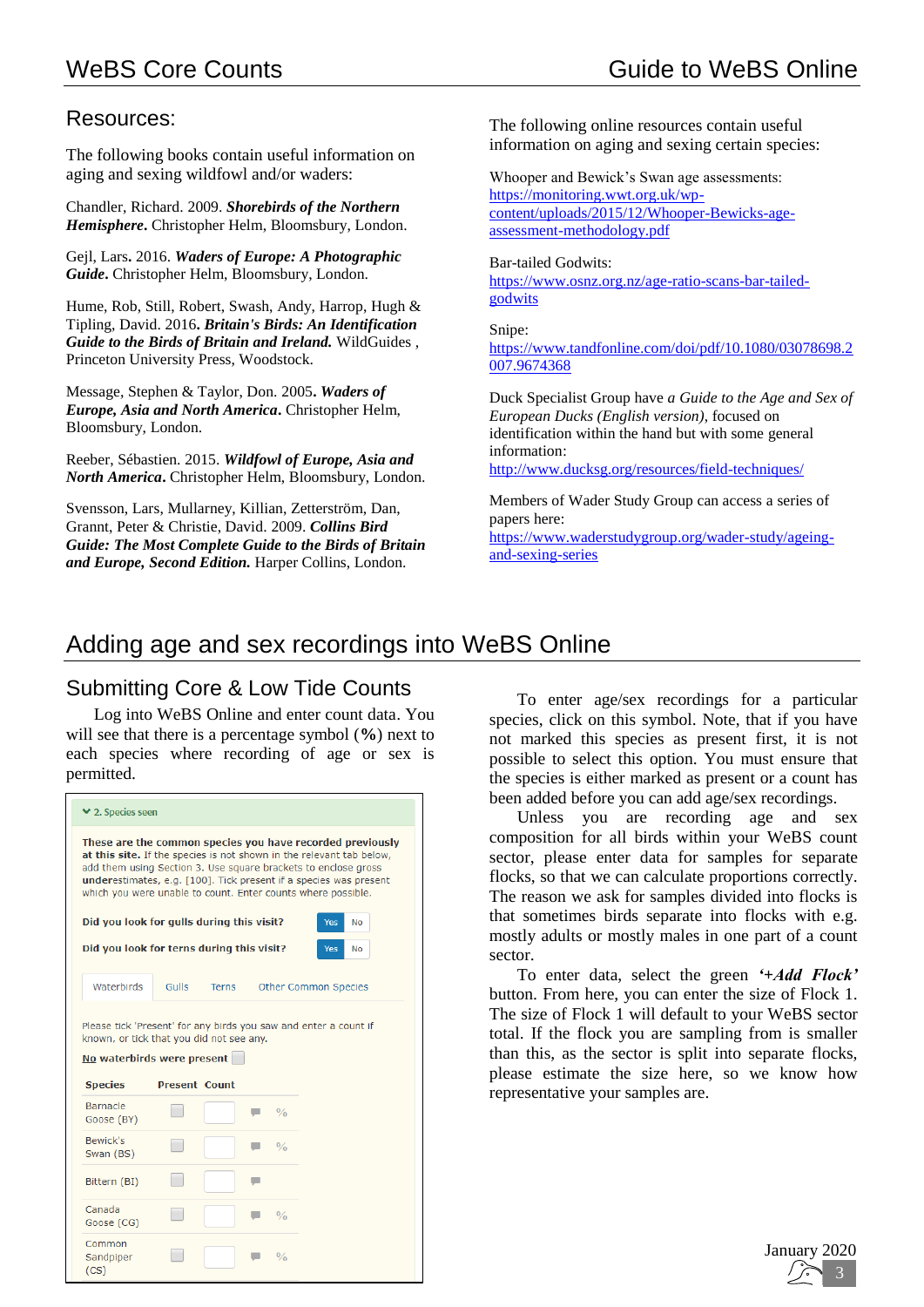| Age/Sex Recording for Shelduck (SU)                                                                                                                                                                                                                     |    |
|---------------------------------------------------------------------------------------------------------------------------------------------------------------------------------------------------------------------------------------------------------|----|
| Unless you are recording Age and Sex composition data for all birds within your WeBS count sector, please<br>enter data for samples for separate flocks, so that we can calculate proportions correctly. $\Theta$<br>C Age/Sex Recording Guidance notes |    |
| $\blacktriangleright$ Flock 1                                                                                                                                                                                                                           |    |
| Flock Size: 0<br>30<br>+ Add Sample                                                                                                                                                                                                                     |    |
| + Add Flock                                                                                                                                                                                                                                             |    |
| Cancel                                                                                                                                                                                                                                                  | OK |

To add age recordings, select the blue *'+ Add Sample'* button and select *'Age'*. This will then show options for you to type in the number of birds seen which were at *'Adult'*, *'1st Calendar Year'* and

*'Indeterminate'* ages. You can add as many samples as required.

| Age/Sex Recording for Shelduck (SU)                                                                                                                                                                               |                          |                      |
|-------------------------------------------------------------------------------------------------------------------------------------------------------------------------------------------------------------------|--------------------------|----------------------|
| Unless you are recording Age and Sex composition data for all birds within your WeBS count sector, please<br>enter data for samples for separate flocks, so that we can calculate proportions correctly. $\Theta$ |                          |                      |
| C Age/Sex Recording Guidance notes                                                                                                                                                                                |                          |                      |
| $\blacktriangleright$ Flock 1                                                                                                                                                                                     |                          | ô                    |
| Flock Size: 0<br>30                                                                                                                                                                                               |                          |                      |
| $\vee$ Sample 1 $\Theta$                                                                                                                                                                                          |                          |                      |
| Sample Type: 3 Age<br><b>Sex</b>                                                                                                                                                                                  |                          |                      |
| <b>Adult</b>                                                                                                                                                                                                      | <b>1st Calendar Year</b> | <b>Indeterminate</b> |
| Count<br>10                                                                                                                                                                                                       | 15                       | 5                    |
| <b>Birds assessed in sample: 30</b>                                                                                                                                                                               |                          |                      |
| + Add Sample                                                                                                                                                                                                      |                          |                      |
| You assessed a total of 30 birds for age from the 30 birds present in this flock.                                                                                                                                 |                          |                      |
| You assessed a total of 0 birds for sex from the 30 birds present in this flock.                                                                                                                                  |                          |                      |
|                                                                                                                                                                                                                   |                          |                      |
| + Add Flock                                                                                                                                                                                                       |                          |                      |
| You assessed a total of 30 birds for age from the birds present on your WeBS count (in 1<br>flock assessed for age containing an estimated 30 birds).                                                             |                          |                      |
| You assessed a total of 0 birds for sex from the birds present on your WeBS count.                                                                                                                                |                          |                      |
|                                                                                                                                                                                                                   |                          | Cancel<br><b>OK</b>  |

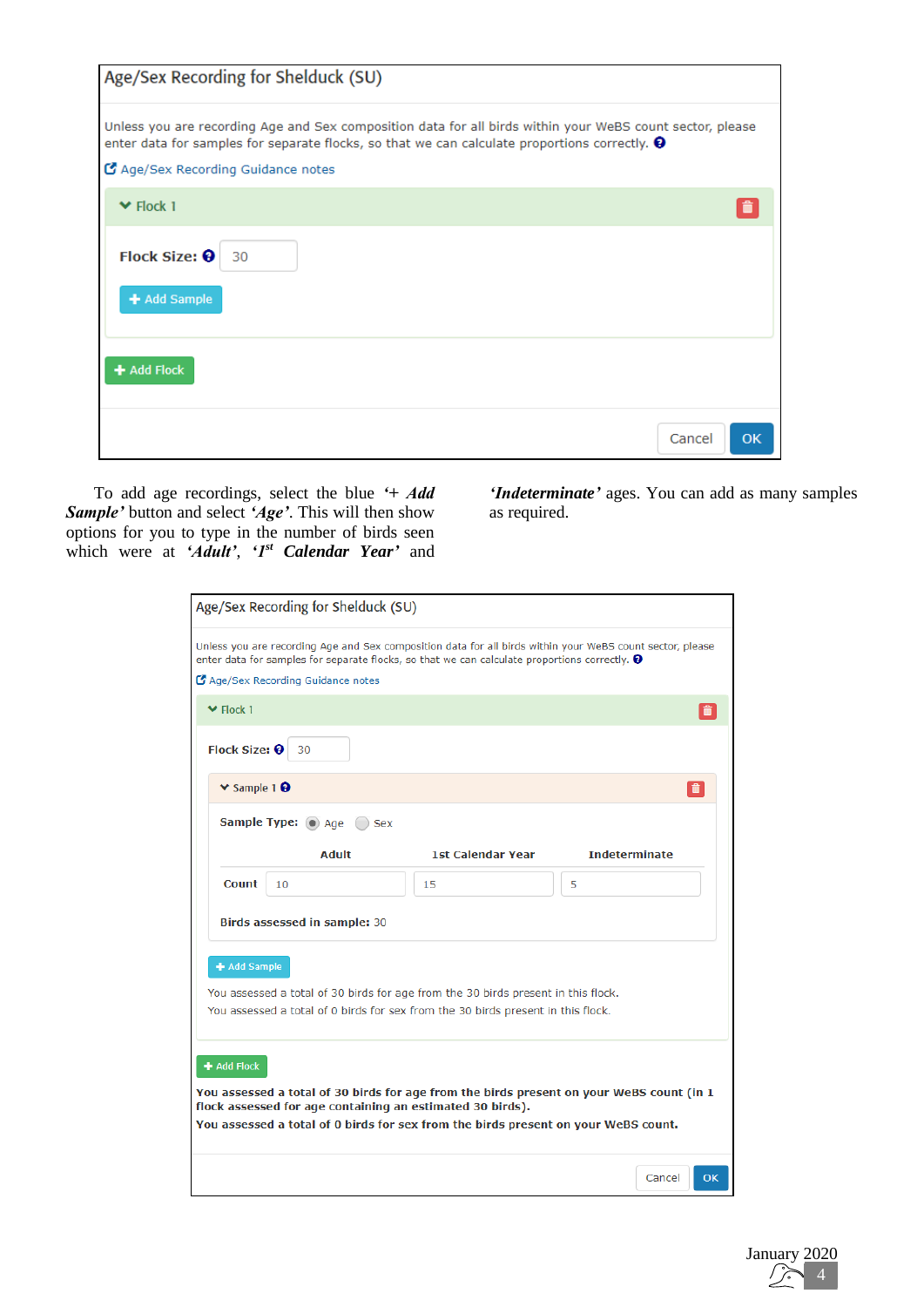| Age/Sex Recording for Shelduck (SU)                                                                                                                                                                                                                   |
|-------------------------------------------------------------------------------------------------------------------------------------------------------------------------------------------------------------------------------------------------------|
| Unless you are recording Age and Sex composition data for all birds within your WeBS count sector, please<br>enter data for samples for separate flocks, so that we can calculate proportions correctly. $\Theta$<br>Age/Sex Recording Guidance notes |
| $\blacktriangleright$ Flock 1                                                                                                                                                                                                                         |
| Flock Size: <sup>O</sup><br>30                                                                                                                                                                                                                        |
| > Sample 1 + Type: Age, birds assessed: 30                                                                                                                                                                                                            |
| $\vee$ Sample 2 $\Theta$<br>畵                                                                                                                                                                                                                         |
| Sample Type: Age O Sex                                                                                                                                                                                                                                |
| <b>Indeterminate</b><br><b>Male</b><br><b>Female</b>                                                                                                                                                                                                  |
| <b>Count</b><br>25<br>5                                                                                                                                                                                                                               |
| Birds assessed in sample: 30                                                                                                                                                                                                                          |
| + Add Sample                                                                                                                                                                                                                                          |
| You assessed a total of 30 birds for age from the 30 birds present in this flock.                                                                                                                                                                     |
| You assessed a total of 30 birds for sex from the 30 birds present in this flock.                                                                                                                                                                     |
|                                                                                                                                                                                                                                                       |
| + Add Flock                                                                                                                                                                                                                                           |
| You assessed a total of 30 birds for age from the birds present on your WeBS count (in 1<br>flock assessed for age containing an estimated 30 birds).                                                                                                 |
| You assessed a total of 30 birds for sex from the birds present on your WeBS count (in 1                                                                                                                                                              |
| flock assessed for sex containing an estimated 30 birds).                                                                                                                                                                                             |
| Cancel<br>OK                                                                                                                                                                                                                                          |

To add sex recordings, once again select *'+Add Sample'* and select *'Sex'*. This will then show options for you to type in the number of birds seen which were at *'Male'*, *'Female'* and *'Indeterminate'* sex. You can add as many samples as required.

If you are recording both age and sex samples, these do not necessarily have to be the same. You could for example record three samples from the flock for Sex and only one for Age.

You will see that the total number birds assessed for age and the total assessed for sex within the flock is kept up-to-date underneath the *'+Add Sample'* button, so that you can ensure the numbers recorded for age and recorded for sex for the samples do not exceed the total flock size.

To add data for additional flocks, select *'+Add Flock'* and carry out the same process. The total for

all the flocks is given underneath the *'+Add Flock'* button, so that you can ensure the totals do not exceed the WeBS count total.

You can delete specific flocks, age and sex counts by selecting the red bin button at the top right hand corner of the corresponding sections.

Once you have entered all the Age/Sex recordings for a specific species, select *'OK'* and the box will disappear. If sample numbers are too large within a specific flock e.g. you have recorded a total of 26 birds across all samples in Flock 1, which is greater than the flock size (10), an error message will occur and you cannot submit the data until this has been corrected.

Once all age/sex recordings have been noted, please submit your data by selecting *'Submit Count'*.

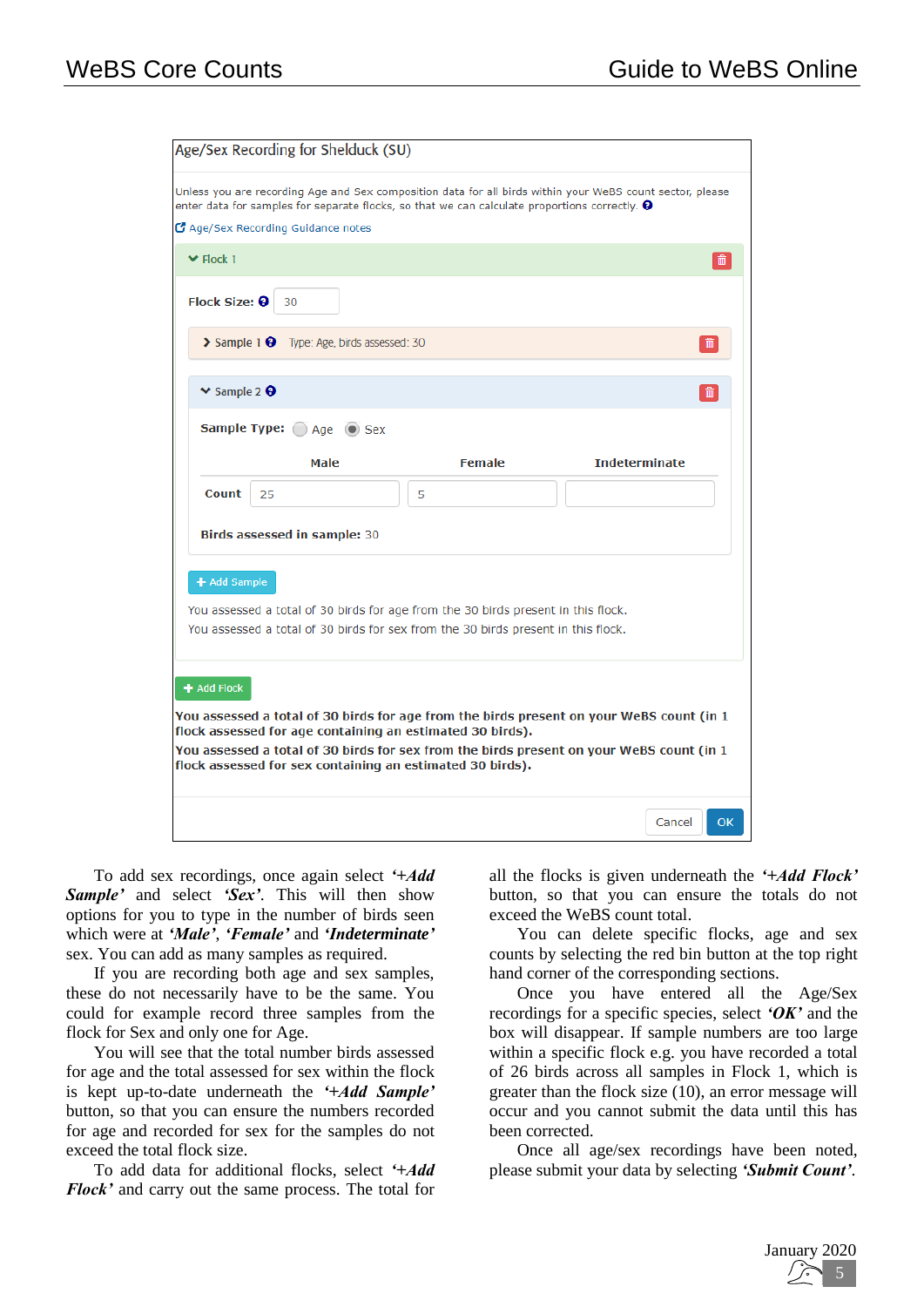# Optimum months in which to make age and sex recordings

These tables illustrate the optimum periods in the year for specific species assessments in the field, according to the available literature. This is intended as a guide only: the timing of moult can vary greatly between years and individuals.

The months highlighted in **bold** indicate the core months for age assessments for some species.

#### Months in which age composition can be assessed

|                            | Jul     | Aug | <b>Sep</b> | Oct                           | <b>Nov</b>                           | <b>Dec</b>                                                                              | Jan                              | Feb                                      | <b>Mar</b> | Apr |
|----------------------------|---------|-----|------------|-------------------------------|--------------------------------------|-----------------------------------------------------------------------------------------|----------------------------------|------------------------------------------|------------|-----|
| <b>Brent Goose</b>         |         |     | Y          | Y                             | Υ                                    | Y                                                                                       | Y                                | Y                                        | Υ          |     |
| Canada Goose               | Υ       | Y   | Υ          | Υ                             |                                      |                                                                                         | Moulting to first Summer plumage |                                          |            |     |
| <b>Barnacle Goose</b>      | Υ       | Y   | Y          | Y                             | Υ                                    | Y                                                                                       |                                  |                                          |            |     |
| <b>Greylag Goose</b>       |         | Υ   | Y          |                               | Assess Icelandic,<br>but care needed |                                                                                         |                                  |                                          |            |     |
| Taiga Bean Goose           | Υ       | Υ   | Υ          | Υ                             | Υ                                    | Y                                                                                       | Y                                | Y                                        |            |     |
| <b>Tundra Bean Goose</b>   | Υ       | Y   | Υ          | Y                             | Y                                    | Υ                                                                                       | Υ                                | $\sf Y$                                  |            |     |
| <b>Pink-footed Goose</b>   | Υ       | Y   | Υ          | Y                             | Υ                                    |                                                                                         |                                  | Moulting to first Summer plumage Dec-Mar |            |     |
| <b>White-fronted Goose</b> | Υ       | Υ   | Υ          | Υ                             | Υ                                    | Y                                                                                       | Y                                | Υ                                        |            |     |
| Mute Swan                  | Υ       | Y   | Y          | Y                             | Y                                    | Y                                                                                       | Y                                | Y                                        | Y          | Y   |
| <b>Bewick's Swan</b>       |         |     | Y          | Υ                             | Y                                    | Y                                                                                       | Y                                | Y                                        |            |     |
| <b>Whooper Swan</b>        |         |     | Y          | Y                             | Υ                                    | Y                                                                                       | Υ                                | Υ                                        |            |     |
| <b>Egyptian Goose</b>      | Υ       | Υ   | Υ          | Υ                             |                                      |                                                                                         |                                  |                                          |            |     |
| <b>Shelduck</b>            | Υ       | Y   |            |                               |                                      |                                                                                         |                                  |                                          |            |     |
| <b>Mandarin Duck</b>       | Υ       | Y   |            |                               |                                      |                                                                                         |                                  |                                          |            |     |
| Garganey                   |         | Y   | Υ          |                               |                                      |                                                                                         |                                  |                                          |            |     |
| <b>Tufted Duck</b>         | Υ       | Y   | Υ          | Υ                             | Y                                    | Y                                                                                       | Υ                                | Y                                        | Y          |     |
| Scaup                      | Y       | Y   | Y.         | Y                             | Y                                    | Y                                                                                       | Y.                               | Y                                        |            |     |
| Oystercatcher              | Υ       |     |            | Moult out of Juvenile plumage |                                      |                                                                                         |                                  |                                          |            |     |
| Avocet                     |         | Y   | Y          |                               |                                      |                                                                                         |                                  |                                          |            |     |
| Lapwing                    | Υ       |     |            | Moult out of Juvenile plumage |                                      |                                                                                         |                                  |                                          |            |     |
| <b>Golden Plover</b>       | Υ       | Y   | Y          |                               |                                      | <b>Difficult</b>                                                                        |                                  |                                          | Υ          | Υ   |
| <b>Grey Plover</b>         | $\sf Y$ | Y   | Υ          |                               |                                      | Moult from late Sep, with some birds not<br>moulting from Juvenile plumage until spring |                                  |                                          |            |     |

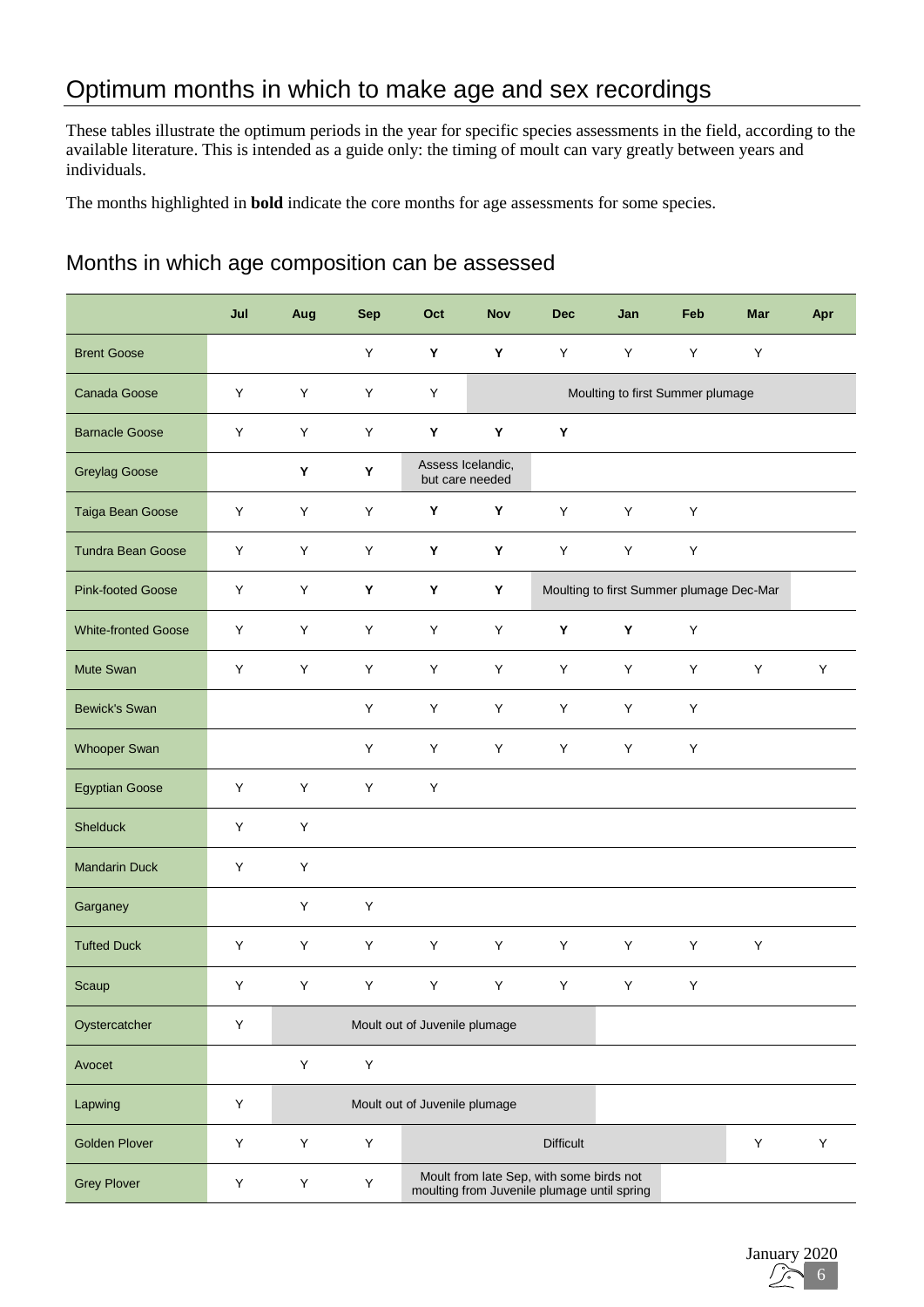# WeBS Core Counts **Guide to WeBS Online**

|                             | Jul | Aug | <b>Sep</b> | Oct                                                                        | <b>Nov</b>                                  | <b>Dec</b>                                  | Jan | Feb | Mar | Apr |  |
|-----------------------------|-----|-----|------------|----------------------------------------------------------------------------|---------------------------------------------|---------------------------------------------|-----|-----|-----|-----|--|
| <b>Ringed Plover</b>        | Υ   |     |            |                                                                            |                                             |                                             |     |     |     |     |  |
| <b>Little Ringed Plover</b> | Y   |     |            | Moult out of Juvenile plumage - unlikely to be seen in<br>UK after end Sep |                                             |                                             |     |     |     |     |  |
| Whimbrel                    | Υ   | Y   |            | Moult out of Juvenile plumage Oct/Dec - Jan/April                          |                                             |                                             |     |     |     |     |  |
| Curlew                      | Υ   | Y   |            | Moult out of Juvenile plumage                                              |                                             |                                             |     |     |     |     |  |
| <b>Bar-tailed Godwit</b>    | Y   | Y   | Y          |                                                                            |                                             | Moult out of Juvenile plumage               |     |     |     |     |  |
| <b>Black-tailed Godwit</b>  | Y   | Y   | Y          |                                                                            | Moult out of<br>Juvenile plumage            |                                             |     |     |     |     |  |
| <b>Turnstone</b>            | Y   | Y   | Y          |                                                                            | Moult out of<br>Juvenile plumage            |                                             |     |     |     |     |  |
| Knot                        | Y   | Y   |            |                                                                            | Moult out of Juvenile plumage               |                                             |     |     |     |     |  |
| <b>Ruff</b>                 | Y   | Y   | Y          |                                                                            |                                             | Moult out of Juvenile plumage               |     |     |     |     |  |
| <b>Curlew Sandpiper</b>     | Υ   | Y   |            | unlikely to be seen in UK after end Oct                                    | Moult out of Juvenile plumage -             |                                             |     |     |     |     |  |
| Sanderling                  | Υ   | Y   |            | Moult out of Juvenile plumage                                              |                                             |                                             |     |     |     |     |  |
| Dunlin                      | Y   | Y   |            | Moult out of Juvenile plumage                                              |                                             |                                             |     |     |     |     |  |
| <b>Purple Sandpiper</b>     | Y   | Y   |            |                                                                            |                                             |                                             |     |     |     |     |  |
| <b>Little Stint</b>         | Y   | Y   |            | unlikely to be seen in UK after end Oct                                    | Moult out of Juvenile plumage -             |                                             |     |     |     |     |  |
| Snipe                       | Υ   |     |            | Moult out of Juvenile plumage                                              |                                             |                                             |     |     |     |     |  |
| Common Sandpiper            | Y   | Y   | Υ          |                                                                            |                                             |                                             |     |     |     |     |  |
| <b>Green Sandpiper</b>      | Y   | Y   |            |                                                                            |                                             | Moult out of Juvenile plumage Aug/Oct - Apr |     |     |     |     |  |
| Redshank                    | Υ   |     |            | Moult out of Juvenile plumage                                              |                                             |                                             |     |     |     |     |  |
| <b>Wood Sandpiper</b>       | Υ   | Y   | Υ          |                                                                            |                                             |                                             |     |     |     |     |  |
| <b>Spotted Redshank</b>     | Υ   | Y   |            | Moult out of<br>Juvenile plumage                                           |                                             |                                             |     |     |     |     |  |
| Greenshank                  | Υ   | Y   |            |                                                                            | Moult out of Juvenile plumage Aug/Oct - Mar |                                             |     |     |     |     |  |